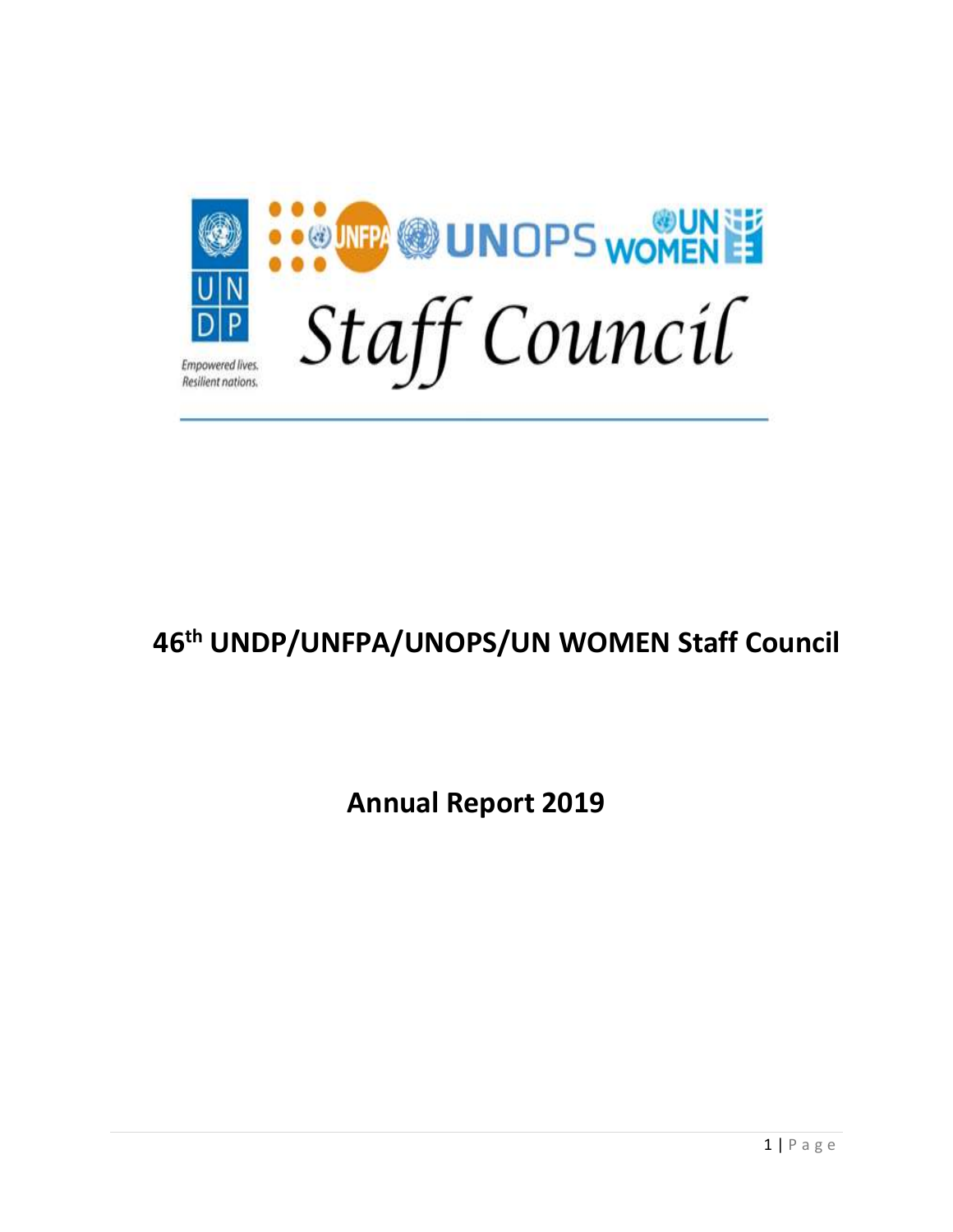# **Table of Contents**

|                                                                                   | $3 - 4$   |
|-----------------------------------------------------------------------------------|-----------|
|                                                                                   |           |
|                                                                                   |           |
|                                                                                   |           |
|                                                                                   |           |
|                                                                                   |           |
|                                                                                   | 8         |
|                                                                                   | 9         |
|                                                                                   |           |
| III. Promotion and safeguard of staff well-being and rights of personnel  10 - 14 |           |
|                                                                                   | 10        |
|                                                                                   | <b>10</b> |
|                                                                                   |           |
|                                                                                   |           |
|                                                                                   |           |
|                                                                                   |           |
|                                                                                   |           |
|                                                                                   |           |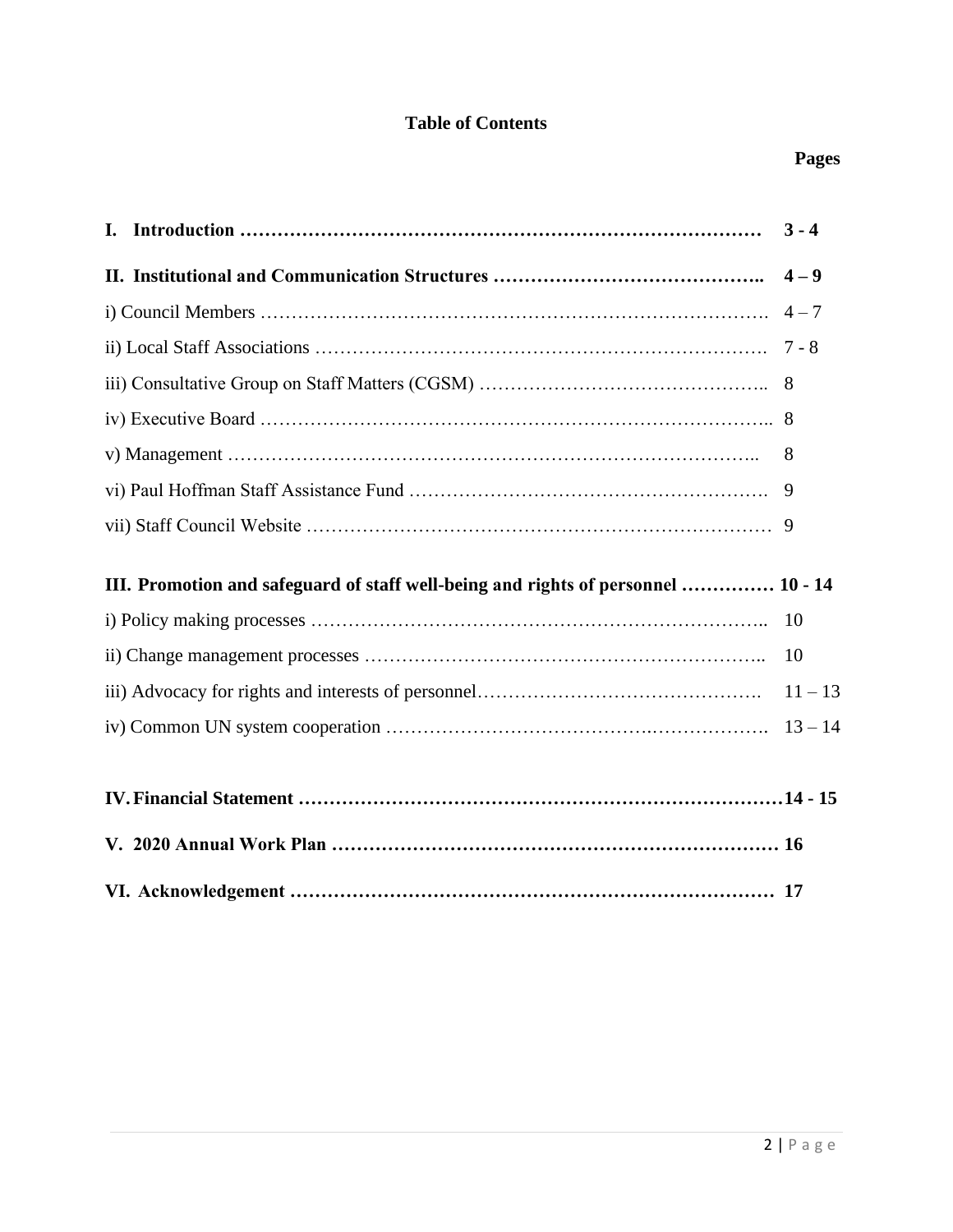## **I. Introduction**

The report is prepared in accordance to Article 8 of the Constitution and covers the period from May 2019 to 31 December  $2019<sup>1</sup>$ 

*"All Staff of the United Nations Development Programme (UNDP), the United Nations Population Fund (UNFPA), the United Nations Office for Project Services (UNOPS) and UN WOMEN conscious of the need to work together to achieve their common ends, hereby constitute themselves as an Association which shall be known as the United Nations Development Programme, United Nations Population Fund, United Nations Office for Project Services and UN WOMEN (hereinafter referred to as the UNDP/UNFPA/UNOPS/UN WOMEN Staff Association).*

*The purpose of the UNDP/UNFPA/UNOPS/UNWOMEN Staff Association shall be to:*

- *(a) promote and safeguard the rights, interests and welfare of UNDP/UNFPA/UNOPS/UN WOMEN staff;*
- *(b) develop and improve effective staff participation in the decision-making process by maintaining active and open channels of communication with the Administration;*
- *(c) promote better understanding between the Administration and the Staff of UNDP, UNFPA, UNOPS and UN WOMEN;*
- *(d) promote cooperation and unity among Staff Associations and Unions in the United Nations and UN Specialized Agencies within one Common System on matters governing conditions of services;*
- *(e) defend staff and work to improve terms and conditions of employment."*

[As per the Constitution of the Staff Council]

The UNDP/UNFPA/UNOPS/UN WOMEN Staff Council shall serve as the principal organ of the Staff Association and is accountable to it.

The 46<sup>th</sup> UNDP/UNFPA/UNOPS/UN WOMEN Staff Council was elected to office and took up office in April 2019. The Constitution provides for 5 members for UNDP, 2 members each for UNFPA, UNOPS and UN Women and two members open to any agency. Currently, one more UNOPS representatives is to be elected.

<sup>&</sup>lt;sup>1</sup> This report covers the period from May 2019 to December 31<sup>st</sup>, 2019. A narrative report prepared by the Officer in Charge of the former Staff Council was submitted to the new Staff Council during its meeting on 9 July 2019.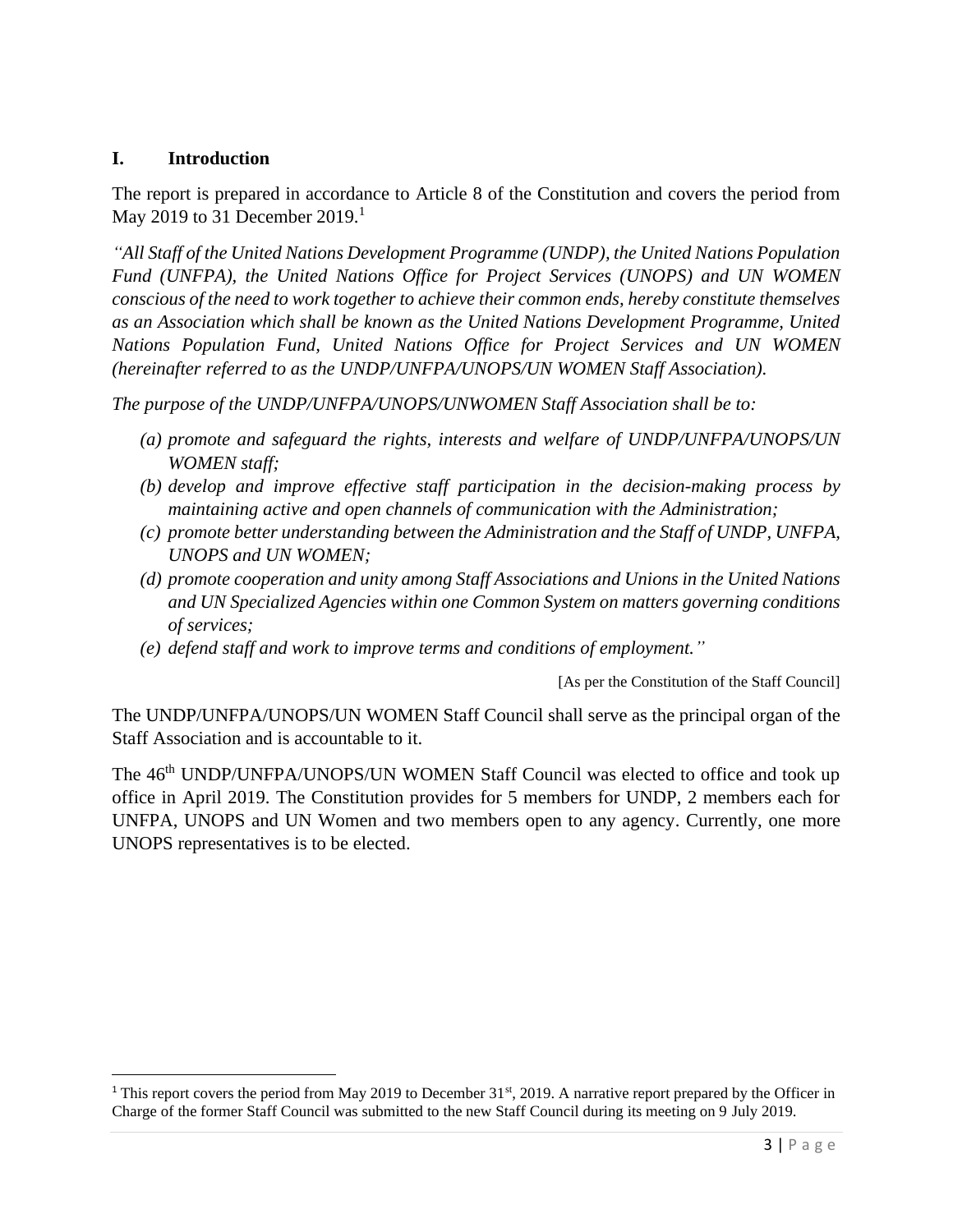Membership of the 46<sup>th</sup> Staff Council includes:

Abolade Sobola, 2nd Vice Chair (UNFPA Representative) Amsale Admassu, General Secretary (UNDP Representative) Audrey Hyatt, UNDP Representative Devika Parbhu, UNDP Representative Fikerte Assefa, UNDP Representative Gulzada Bafina, UN Women Representative Michele Parasmo, UNFPA Representative Rohan Jones, UNOPS Representative Sonya Thimmaiah, 1<sup>ST</sup> Vice Chair (UN Women Representative) Sylvia Hordosch, Treasurer (UN Women Representative) Urjasi Rudra, UN Women Representative Vesna Markovic Dasovic, Chair (UNDP Representative)

Secretariat: Baholy Andrianaivo and Tenagne Getahun

According to the Constitution, there shall be three standing committees in place: polling, legal and audit. The current term of the Polling Officers ends in October 2020. The establishment of the Legal and Audit Committees is under process.

The Staff Council administers together with the administrations of UNDP and UNFPA, the Paul Hoffman Assistance Fund, an emergency fund available for staff members in distress. A new Committee is being established, in compliance with the rules of procedures of the Fund.

The Council Members worked diligently and accomplished the tasks set by ensuring the adherence to established personnel policies and procedures. In addition to the routine responsibilities and functions, the Council also responded to unforeseen emergencies and problems.

This Council opted for dialogue and consensus-building as an approach and developed and delivered on its 2019 Annual Work Plan work plan accordingly.

## **II. Institutional and Communication Structures**

#### **i) Council members**

The Staff Council Constitution stipulates the Council shall comprise eleven (11) to thirteen (13) members: five (5) seats to UNDP, two (2) seats to UNFPA, two (2) seats to UNOPS, and two seats to UN Women, and two  $(2)$  floating seats. The  $46<sup>th</sup>$  Council has only one UNOPS representative as no other representative from the organization has come forward to assume this role. In the meantime, UN Women representatives showed unprecedented interest in participation in the Staff Council, and four representatives from the entity were elected by UN Women staff to join the Staff Council, including the two floating seats.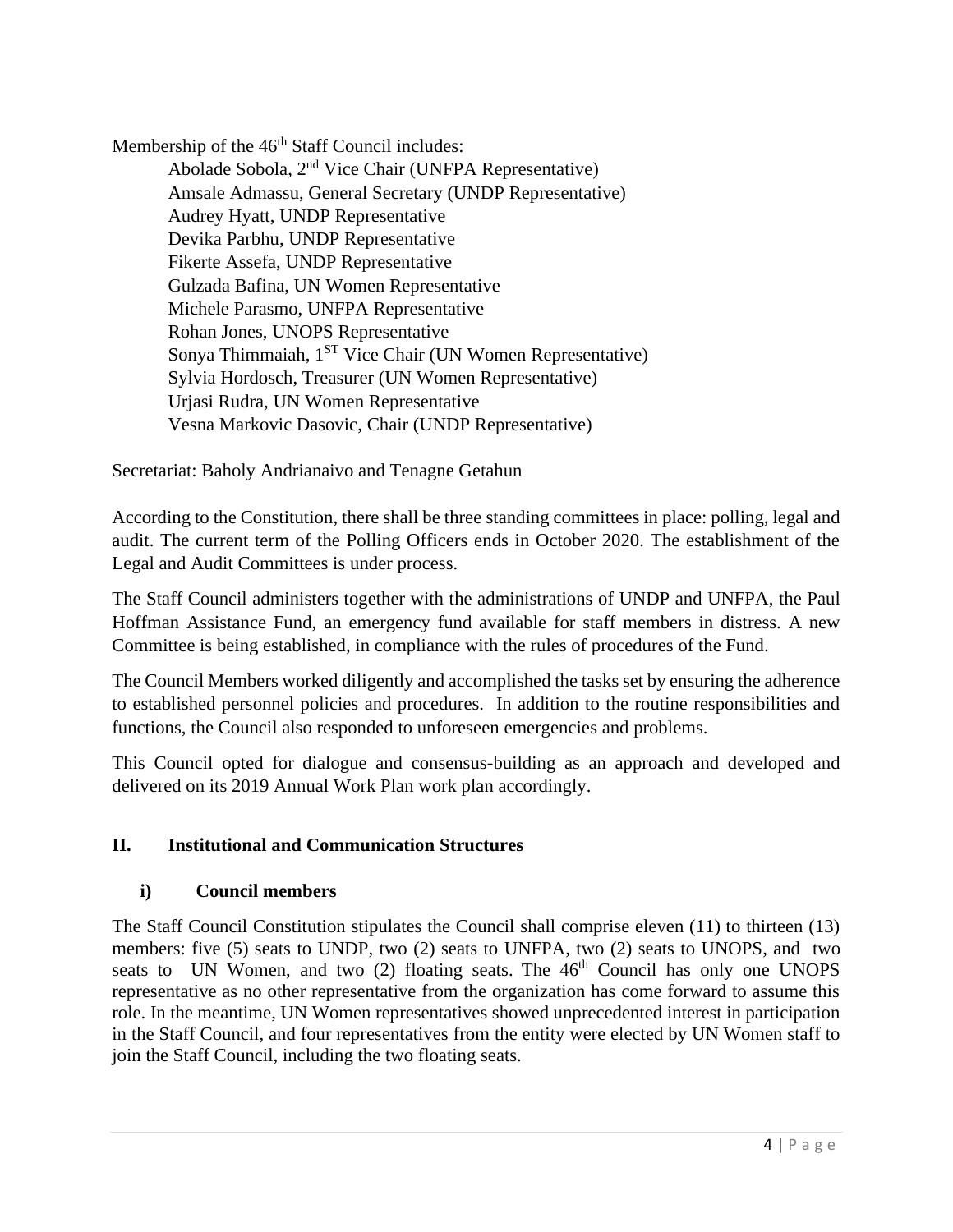According to the Constitution, there shall be three standing committees in place: i) Polling Officers; ii) Legal Committee; and iii) Auditing Committee. The Polling Officers Committee was elected on October 17<sup>th</sup>, Michael Clacken, Chair (UNDP); Deidre Charles-Lucas, Vice-Chair (UNFPA); Lourdeth Ferguson (UNFPA); and Alicia Long (UN Women)

The Council meets every Tuesday from 1:00pm to 2:00pm in DC1-2488. The Executive Committee meets once a month. Council meetings are open to personnel of its constituent agencies, unless confidential issues are discussed.

For the Staff Council to successfully deliver on its mandate, regular institutional and communication structures need to be reestablished and strengthened. This requires strengthening the Council and fostering working environment in which personnel is engaged in decision-making processes, maintaining dialogue and shared accountability between personnel and management and coordination with the UN Common system.

Strengthening lines of communication with **personnel** is critical for a successful work of the Council. This includes improving colleagues' confidence in the Council and directly effects work on policies and regulations, change management processes and properly addressing individual and group concerns. Some significant progress has been recognized by personnel in regards to the timely information and engagement by the Council in those areas of work.

2019 was a year of transition with a newly elected members of the Council. The Staff Council held a retreat in New York (August 2019) as a team-building exercise and to develop its workplan.



The Staff Council organized town hall meetings with UNDP, UNFPA, UNOPS and UN Women personnel as an introduction of the new Council members and to learn about the priority concerns of colleagues.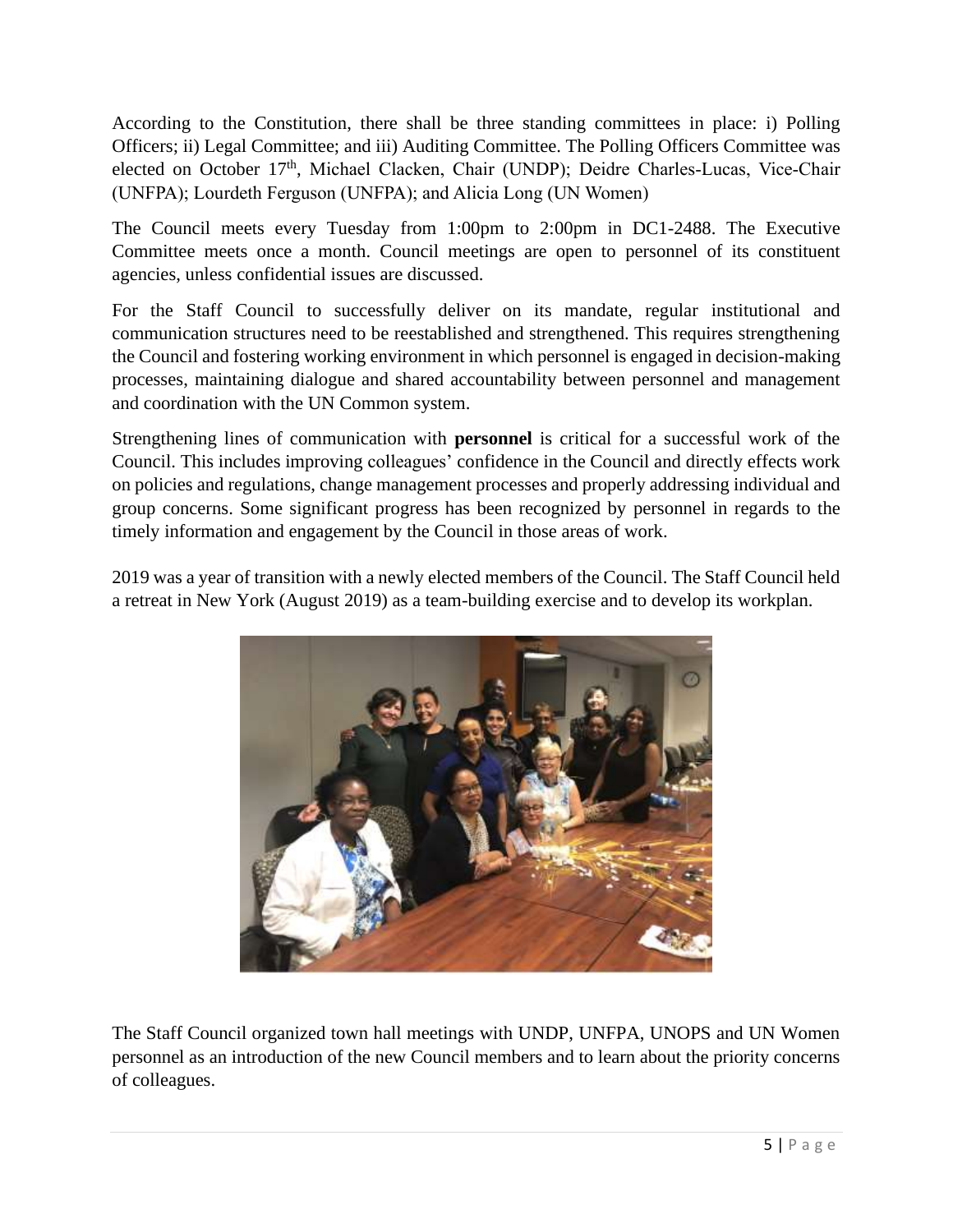- Meeting with UNDP personnel: 22 July 2019
- Meeting with UNFPA personnel: 31 July 2019
- Meetings with UN Women personnel: 6 June 2019, 2 October 2019; Staff Council representation at townhall meetings of the Executive Director/UN Women: 17 July 2019, 7 October 2019, 15 January 2020

In addition, a productive UNDP Townhall meeting on the People for 2030 Strategy, organized jointly by the Staff Council and UNDP OHR, was held on 23 October 2019. Over 450 people participated. During the Townhall, feedback, comments and concerns were received from all duty stations which enabled Staff Council to work on shared accountability for translating the Strategy into concrete action as well as across all contractual modalities.

A town hall meeting was held on 22 July 2019 with all UNDP staff to introduce the new Council members and shared and discussed the staff concerns.

A UN Joint Staff Pension Fund (UNJSPF) information session was organized in NYC on 26<sup>th</sup> September 2019 and over 50 people participated. The UNJSPF Acting COE and UNJSPF Chief of Operations presented the Fund.

Thank you so much for making the staff council accessible. The regular communication and guidance from staff council on various process e.g salary survey are very useful. The collaboration on realignment processes, diligent follow up and engagement in the staff 2030 strategy all helps boost our confidence in the council. Thank you for raising issues of diversity and inclusion".

UNDP staff

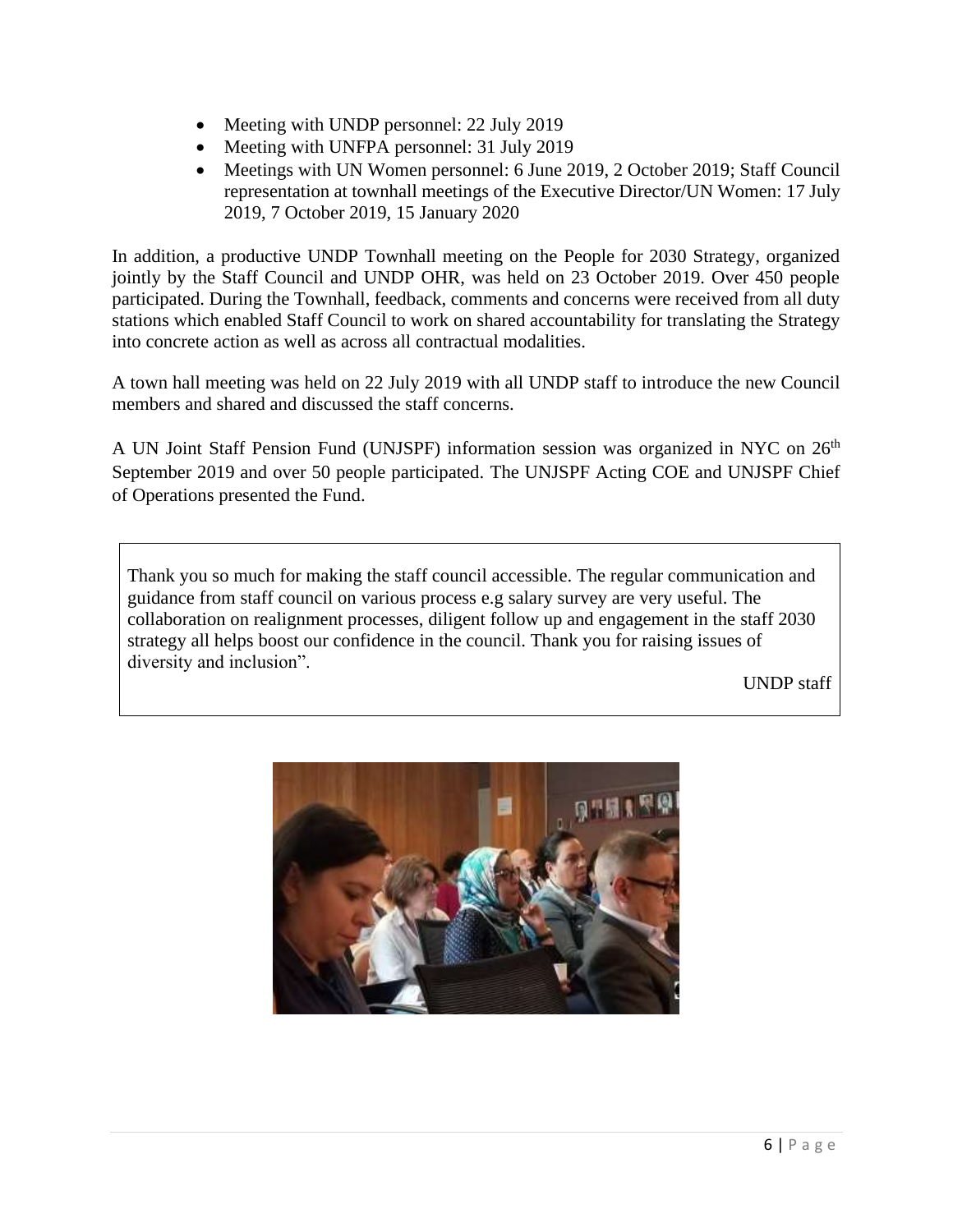The United Nations Staff Day is the personnel's largest annual event and the Staff Council participated in the preparation of the 2019 Staff Day held on 6 September 2019 by supporting the UN Staff Association with different activities dedicated to honoring and celebrating United Nations Staff Day through sports, music, culture and food. The Staff Council disseminated the information about UN Staff Day to UNDP/UNFPA/UNOPS/UN WOMEN personnel, encouraging them to join the celebration.



UNFPA launched a culture initiative in 2019 with funding from Bill and Melinda Gates foundation. The 'Culture Initiative' was envisioned to enable UNFPA to assess, through the active engagement of different parts of the organization, key components of existing culture and to identify key cultural traits that will enable UNFPA best deliver its mandate. As part of this process, two inter-regional workshops on organizational culture took place in November 2019, bringing together East and Southern Africa and Eastern Europe and Central Asia in Nairobi, as well as Arab States and Asia and the Pacific in Dubai. Both workshops benefited from participants from over 40 different country offices from all four regions. The Staff Council actively contributed to a powerful and engaging experience to assess the existing organizational culture(s) and reflect on the desired culture "to be" at UNFPA.

## **ii) Local Staff Associations**

Council members met with the Local Staff Association in Accra, Ghana, which pointed out the need for more and improved communication on the mandate of the Staff Council and how it relates to them in the local context. As a result, quarterly meetings of Local Staff Associations within the region was recommended, using available technology to enable online participation of personnel from different countries and to promote south-south exchange of knowledge and lessons learned.

Kenya Joint Staff Association and UN Women ESARO Staff requested the Staff Council to deploy a support mission to address serious issues in the workplace in UN Women ESARO in Kenya. Joint engagement of the Joint Staff Association ( JSA ) and the Staff Council resulted in a followup meeting with UN Women Executive Director, where the Staff Council presented concrete recommendations and findings from its mission and UN Women Executive Director received them positively and agreed to take action to improve the situation.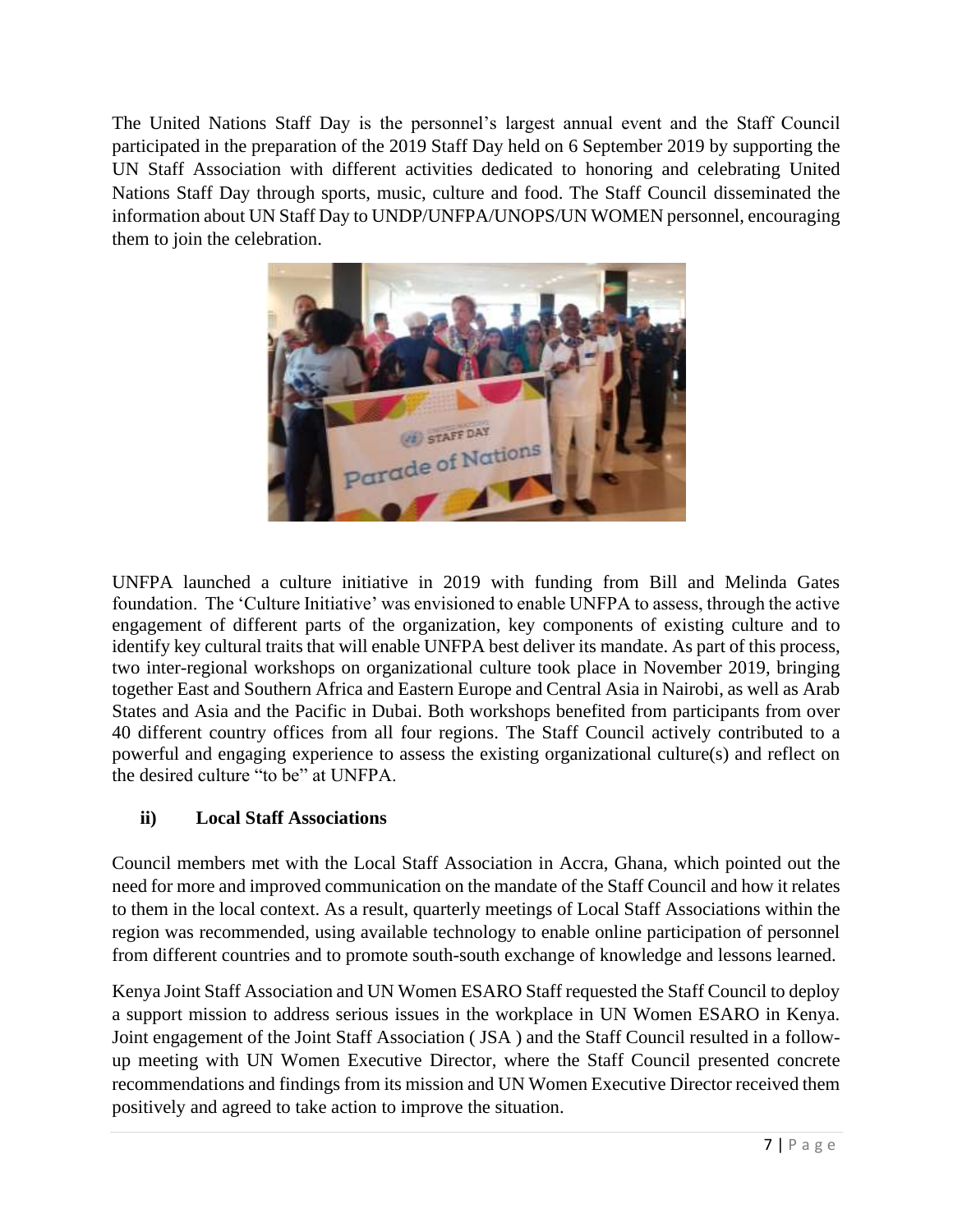The UNDP Regional Bureau for Africa RBA annual cluster meeting took place in Accra from 12 to 15 November 2019. Staff Council Chair presented on the Key Staff Priorities as part of the Interactive Dialogue on Programme Oversight, Performance Management and Talent Management. The opportunity was also used to optimize networking with the UNDP leaders in the African region to promote the upcoming Regional Workshop, review issues in the Ghana country office, connect with officers of the Uganda office to informally review the issue reported by UNFPA staff. Her presentation resulted in concrete requests for support. It also prompted a few individuals to approach her with their own concerns. We had a significant number of bilateral conversations with colleagues from various countries, and an in-depth conversation on Benin, Togo, Gabon, Zimbabwe, Nigeria, Burkina Faso, Democratic Republic of Congo, Central African Republic, Uganda, Malawi and the Regional Center in Addis.

## **iii) Consultative Group on Staff Matters (CGSM)/UNDP**

An ongoing dialogue on shared responsibilities with the managemen**t** is crucial for promotion and safeguard of the rights, interests and welfare of the staff/personnel. The Consultative Group on Staff Matters (CGSM) is the official institutional channel for this. The CGSM is chaired by the Associate Administrator and the Chair of Staff Council is Vice Chair of the CGSM. The role of the CGSM is to review and propose substantive policy changes affecting UNDP personnel. The 46th Staff Council realized that CGSM had not been functioning in 2019 due to scheduling difficulties at both ends, UNDP management and the Staff Council. The first meeting of the CGSM with the current Staff Council will take place the  $4<sup>th</sup>$  week of January 2020.

## **iv) Executive Board**

The Chair of the Staff Council addressed the UNDP/UNOPS/UNFPA Executive Board scheduled from 3 to 6 September 2019, as well as the second regular session of the UN Women Executive Board from 9 to 10 September 2019. In her remarks, she stressed that the Staff Council, together with about 80 country and regional level associations, is fully committed to a strong UNDP, UNFPA, UNOPS and UN Women and to the well-being of all personnel, staff and non-staff. To be a workplace of choice, the agencies need to encourage dialogue, enhance good practices, address areas of improvement and prioritize workplace culture, contractual modalities and skilled leadership.

#### **v) Management**

The Staff Council had courtesy meetings with UNDP Administrator and Executive Directors of UNFPA, UN Women and UNOPS, as well as all UNDP Assistant Administrators and Directors of all Bureaus. A regular dialogue was established with Directors of Human Resources of UNDP, UNFPA and UN Women and a monthly meeting has been agreed with those Directors to discuss collaboration, workplace culture, change management and concern of personnel. In addition, the Staff Council participates in monthly meetings with UN Women Deputy Executive Director for Resource Management, Sustainability and Partnerships, and quarterly meetings with UN Women Executive Director. Management relationship with the Staff Council has been strengthened during the year and we look forward to continued collaboration and solution-oriented dialogue on HR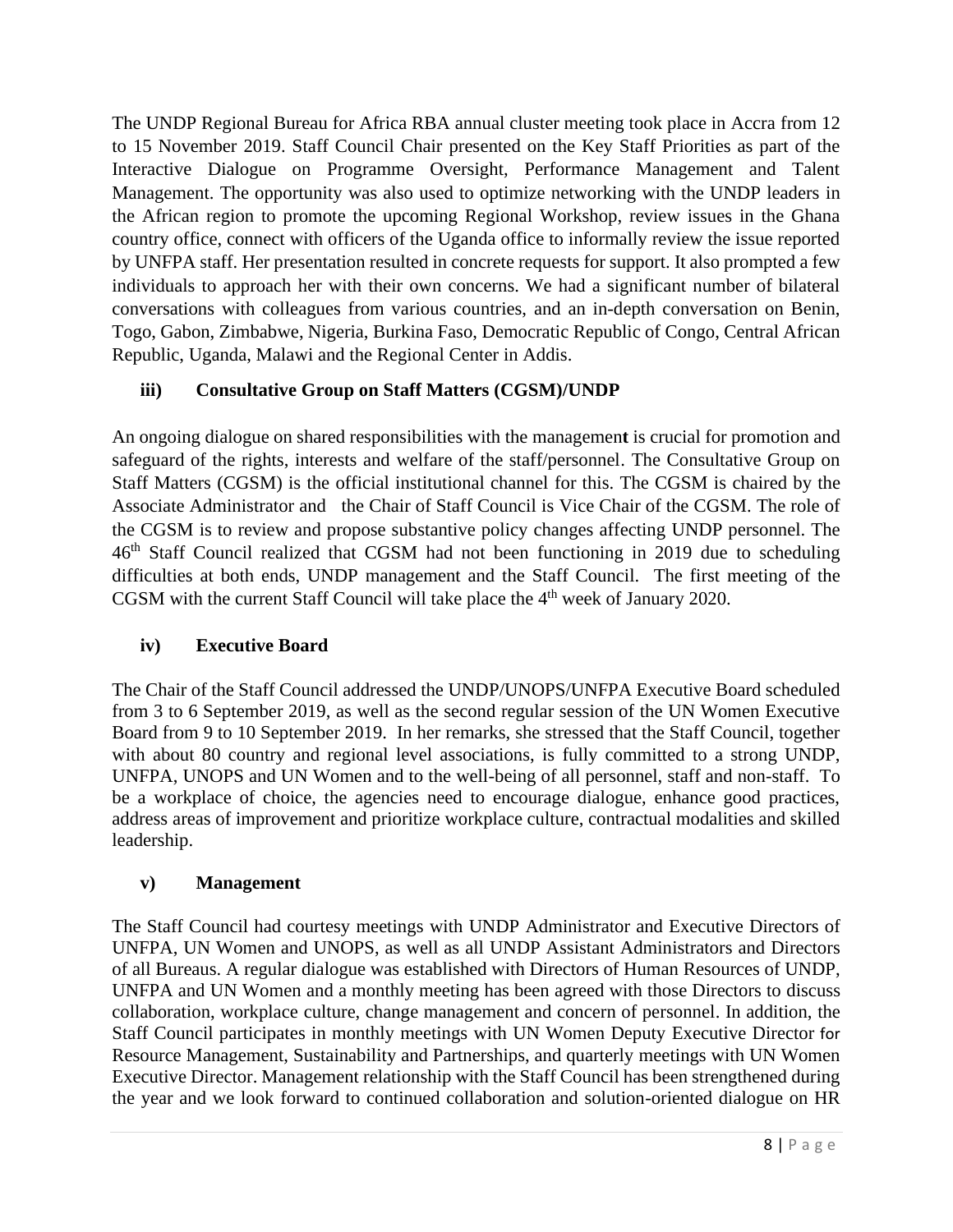matters. We are especially happy to see that UN Women has a strong representation on the Council and UN Women senior managers



Testimony has been shared by UN Women personnel as follow: "Management/staff relationship has been strengthened during the year and we look forward to continued collaboration and solution-oriented dialogue on HR matters. We are especially happy to see that UN Women has a strong representation on the Council.

UN Women Management

## **vi) Paul Hoffman Staff Assistance Fund**

The Fund is to provide financial assistance in any event of emergency or personal crisis, which directly affects staff members of UNDP and/or UNFPA who are serving on a permanent, probationary or fixed term contract of at least one year. The assistance provided under the Fund will normally be in the form of loans, but in exceptional cases, grants are considered. Loans made by the Fund are interest-free.

The Fund Committee shall comprise of five members from the staff of UNDP and UNFPA Headquarters, jointly nominated annually by the UNDP Staff Council and UNDP and UNFPA managements.

The current Fund Committee has submitted a detailed executive summary report to the Staff Council. The new Fund Committee is under election process in compliance with the rules of procedures of the Fund. The composition of the new membership of the Committee will be released to all personnel as soon as completed.

#### **vii) Staff Council Website**

The Staff Council website [\(https://www.staffcouncil.org/\)](https://www.staffcouncil.org/) has been updated and a new website designed by OIMT is being finalized**.**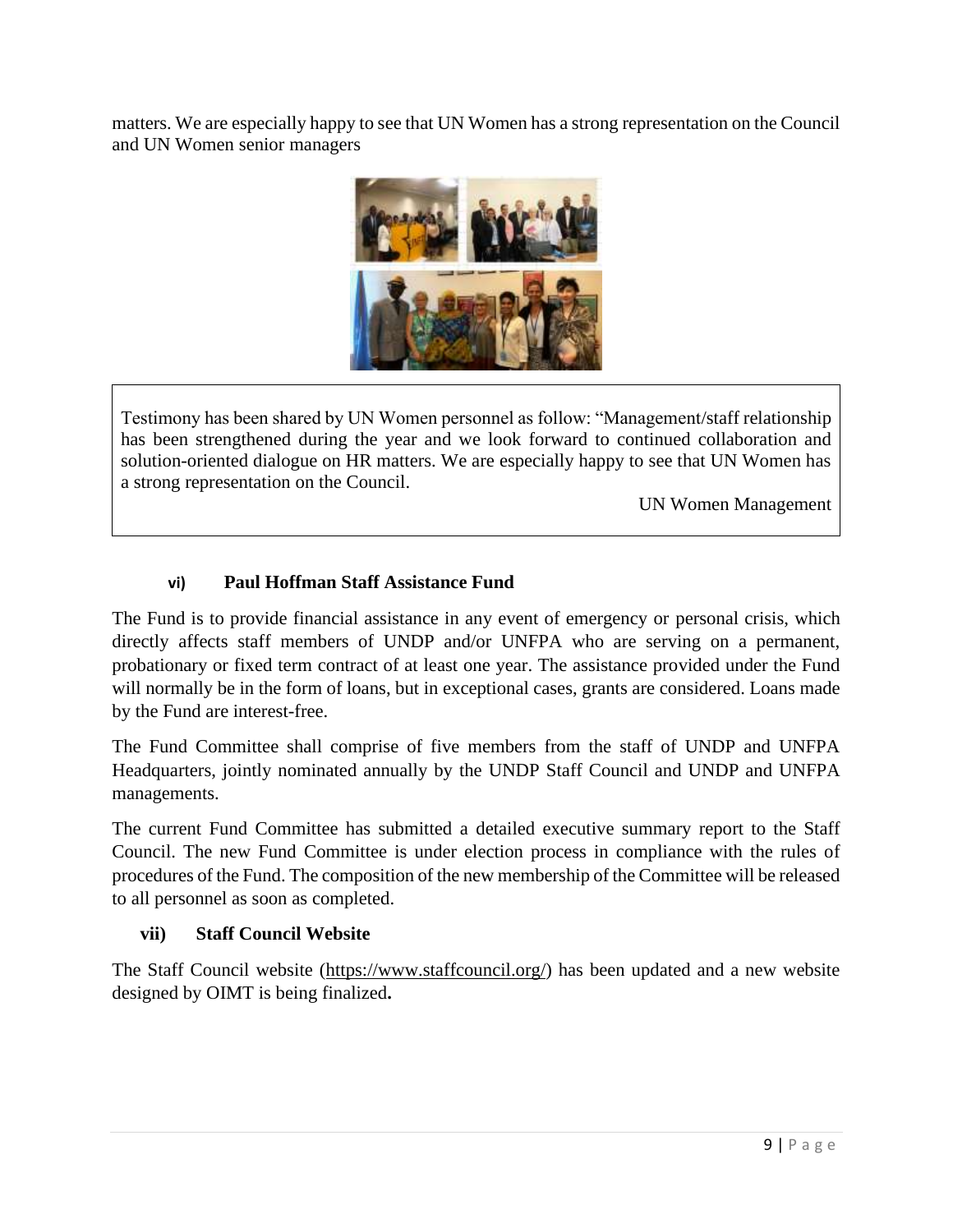## **III. Promotion and safeguard of well-being and rights of personnel**

The Council is fully committed to the well-being of personnel and has taken a series of actions and initiatives to improve working conditions as described below under four areas of work that overlap. This is done through discussions and negotiations.

In the 2018 General Staff Survey (GSS) 92% of people reported a strong sense of pride to work in UNDP, so did 95% in UNFPA and 88% in UNOPS, and 87% in UN Women (2016 survey).

However, several issues, including the **contractual modalities** remain an outstanding issue to be addressed by all agencies/entity. About 65% of UNDP personnel are identified as "non-staff", 17% UNFPA and 88% in UNOPS, and 61% in UN Women. Attracting and retaining talent when there is a persistent imbalance of core and non-core resources (88% in UNDP and 70% in UNFPA) remains a challenge. SDG integration requires long(er) term involvement and strong(er) presence and support in many countries, which requires mobile core staff rather than short-term contractors.

According to the GSS results in each of the agencies, the quality of a leader is one of the most important attributes of a working environment. Investing in education, training, coaching and skills-development of managers is a must. Conflicts relating to **performance management** review and management style remains amongst the most frequent ones. The culture of performance reviews needs to meet personnel's expectation for ongoing feedback, support to improve where needed and recognition of performance. There is a strong need for improved organizational culture that fosters collaboration within and among teams, and effective leadership.

## **i) Policy making processes**

The Staff Council was actively involved in advocating for and in drafting of various policy documents, such as: Individual Performance Management and Development (PMD) and Occupational safety in UNDP, a new Internship policy; Harassment, Sexual Harassment, Discrimination & Abuse of Authority Policy; and Consultant/Individual Contractor Policy in UN Women.

The Staff Council also contributed comments to the development of system-wide policies, which is described under item iv) – Common UN System cooperation (page 13)

## **ii) Change Management Processes**

The Council is actively and diligently involved in various ongoing change management processes in UNDP, UNFPA and UN Women. It is clear that personnel feel "fatigue" with change management processes, and despite being receptive to the need for change in general, finds the processes often unclear. Personnel of all agencies have expressed the need for more transparency and better and timely information sharing on such processes.

The Staff Council notes higher interest among staff to safeguard rights in the context of change management processes, as well as high professional standards that all personnel have shown and expects from management. In a relatively short time of its existence this Council experienced the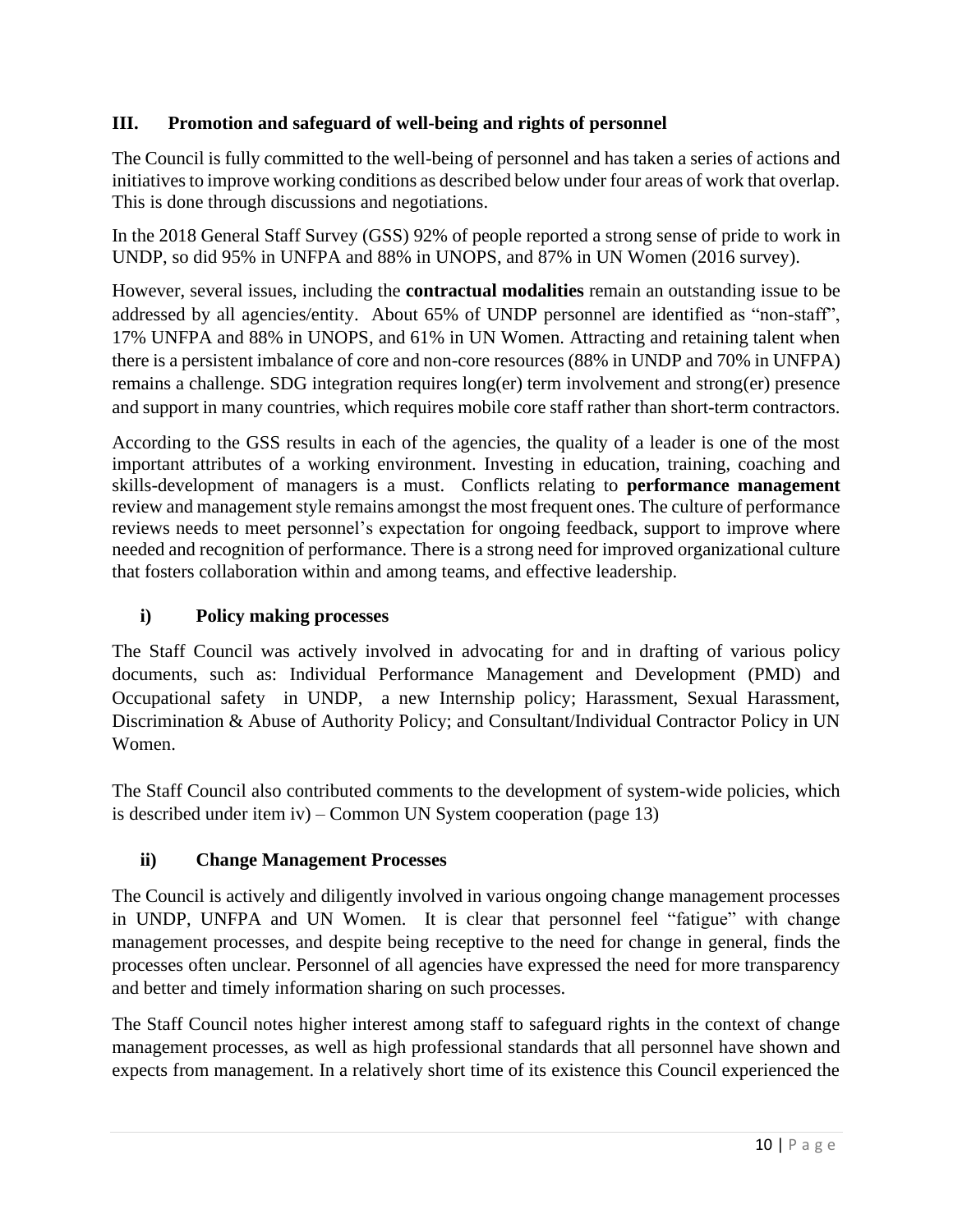processes in which staff, individual or as groups, mobilized against the process they perceived as poorly managed as well as the ones that have been seen as not open and transparent.

There is a number of parallel processes in UNDP that the Council has continued to be engaged in. This included supporting the alignment exercises of both Global Policy Network and OHR in 2019. The Staff Council has been involved in the ongoing HR alignment of the GPN Joint Directorate and the Strategy and Systems Management teams by keeping open communication channels with affected staff and GPN management; and by sharing extensive inputs to job profiles designed by UNDP Management Consulting Team (MCT). The process is expected to be completed in March 2020.

UN Women: The Staff Council met several times with the Special Advisor to the Executive Director on the Change Management process, as well as with the Executive Director and the Deputy Executive Director, and HR Director to discuss issues of transparency, communication and organizational culture. The Staff Council organized a dedicated all-personnel meeting at UN Women to gather feedback and relay questions and feedback to the Change Management team, and disseminated the resulting information among all personnel of UN Women. The Council continues to follow the implementation process and is expected to provide feedback to implementation guidelines and workplace culture improvements that falls under the Change Management process in UN Women.

The Staff Council has played an integral role in assuring fairness of the Change management process in both UNFPA and UN Women. The Staff Council's rational approach and both agencies' willingness to have an open and constructive dialogue resulted in regular meetings during which the major HR issues were discussed and solved.

In UNFPA, the ongoing institutional transformation initiatives launched at the beginning of 2019 were organized around Task Teams. The Staff Council was involved in the initial activities regarding Pooling of HQ GS Administrative and Finance staff, to ensure a favorable outcome for all staff. The work of all Task Teams is proceeding swiftly and approaching conclusion. With the exception of the initiative on "Aligning HQ-RO-CO functions", all other task team initiatives will be completed by February 2020.

## **iii) Advocacy for rights and interests of personnel**

The Council supports personnel rights, interest and well-being through the work described above. For example, the Chair's annual speech at the UNDP/UNOPS/UNFPA Executive Board, as well as the second regular session of the UN Women Executive Board, provided a powerful opportunity for raising personnel concerns with the management and Member States.

However, there are instances when the individual staff, groups or even the whole offices require ad-hoc intervention on concerns, issues and disputes. Those cases require a range of support, from advice to advocating and representing the personnel in negotiations with the management.

Since February 2019, seventy-two (72) cases have been recorded (36 UNDP; 19 UN Women, 13 UNFPA, 2 Geneva, 2 UNV). Out of 72 reported cases, 31 cases have been successfully supported and closed.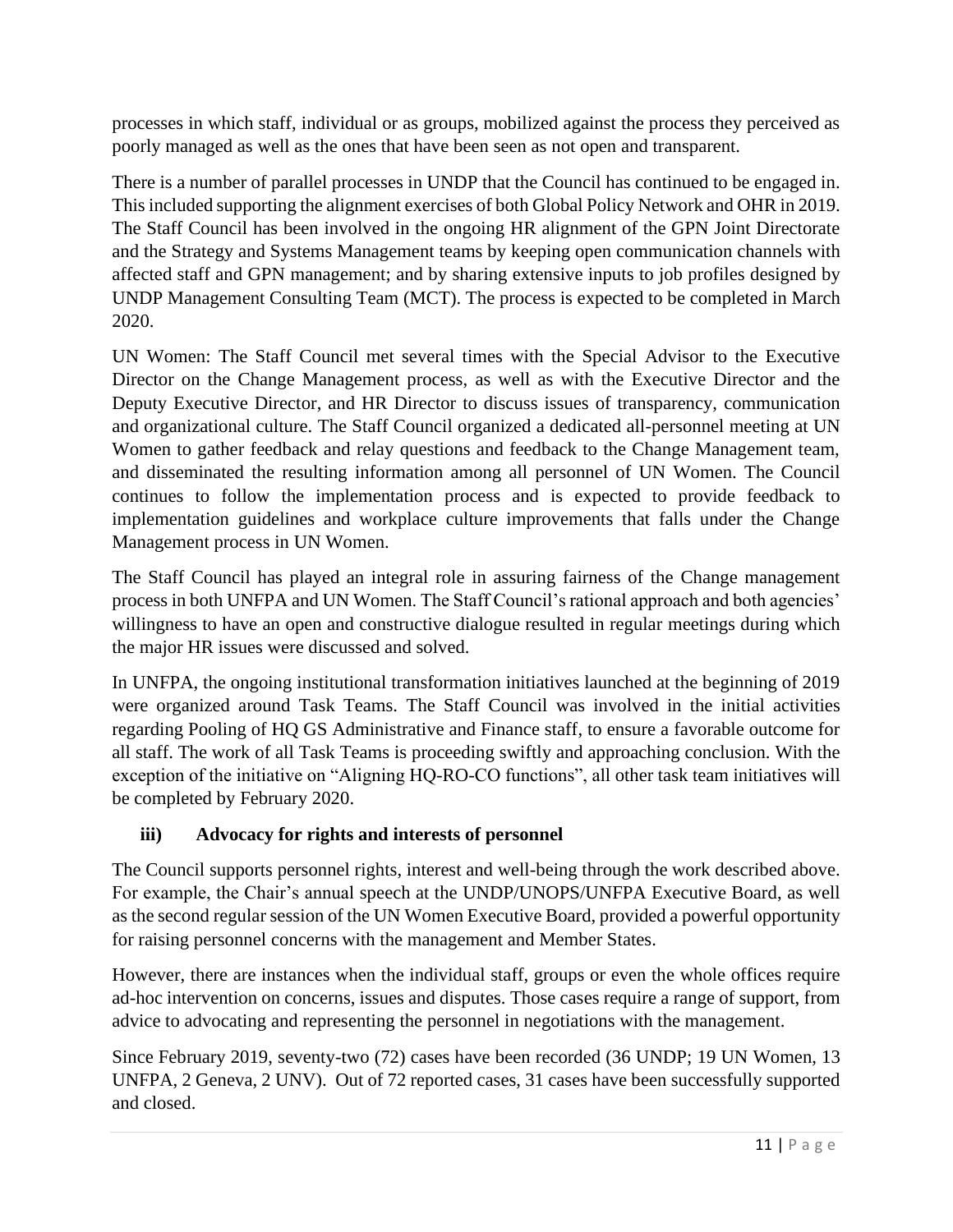

The cases include a variety of concerns and issues that sometimes require simple interventions with the OHR and or senior management, but often they require representation of an individual, group or larger office interests and protection of rights in negotiation with the management. The Council is fully cognisant of the informal and formal justice mechanisms available and is fully committed to advocating for the improvement and shortening of the timelines for the justice mechanisms to deliver solutions. Unfortunately, with processes such as investigations and tribunal cases taking years, the workplace dynamics are extremely challenging for the organizations, and requires hands-on and intensive support from Staff Representatives.

The Staff Council Case Management System has been developed with support from the UNDP-Office of Information Management and Technology (OIMT) to manage all reported cases of concerns and issues and to provide timely feedback to the management request of policy/guidelines.

The below chart demonstrates the cases of the Council's scope and the involvement types are: i) concerns with the work place culture and practice, change management and similar processes related issues ed ii) individual and group concerns process related to implementation entitlements, recruitment, parental leave, occupation safety, potential abuse of power and retaliation, work life balance, and iii) general queries.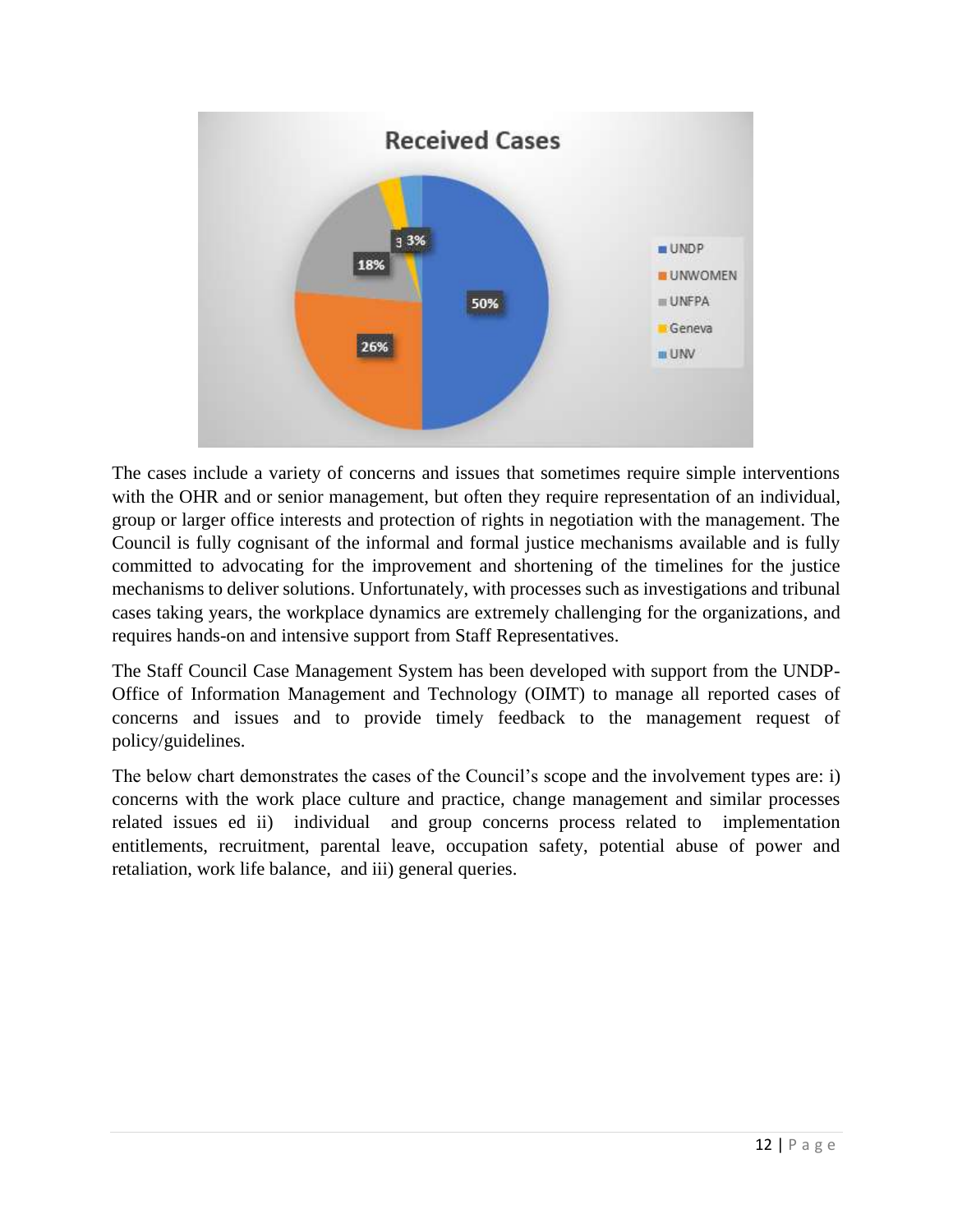

## **iv) Common UN system cooperation**

Close collaboration has been established between the Staff Council, the Secretariat Staff Union and UNICEF Association. This includes exchanges and sharing relevant information for advancing well-being and rights of all personnel.

A meeting between the Staff Council and Joint Inspection Unit (JIU) has been held in connection with the preparation of JIU review of inter-agency mobility. Upon completion of the preparatory meeting, Staff Council provided comments on the draft report, which have been reflected in the final report.

The Staff Council participates and contributes to the UN Secretariat Staff Management Committee (SMC) on **system-wide policy** development<sup>2</sup> such as for example: Gender focal points in the Secretariat (revision of SGB 2008/12); Temporary special measures on gender parity (update of ST/AI/1999/9); and Administrative instruction on part-time employment.

A regular and operational relationship was established with UNICEF Staff Association, UN Staff Union, and Local Staff Union at the country level as well. UNICEF Global Association, UN Secretariat Staff Union and Staff Council jointly presented their work and engaged in discussion with the newly appointed judges of UN Dispute Tribunal (UNDT).

Consultative meetings took place between the Staff Council and the Ombudsman Office and the Staff Council recognizes the important role that Ombudsman has been playing in the internal justice system. The Staff Council will maintain periodical meetings with the Ombudsman to share experiences to improve the working environment of the four organizations, while maintaining a clear distinction of their respective roles.

 $^2$  The SMC is a

A Secretariat-wide joint staff-management body composed of equal numbers of representatives of the staff and representatives of the Secretary-General. In 2019 we contributed to drafting of many policy documents. Some examples include: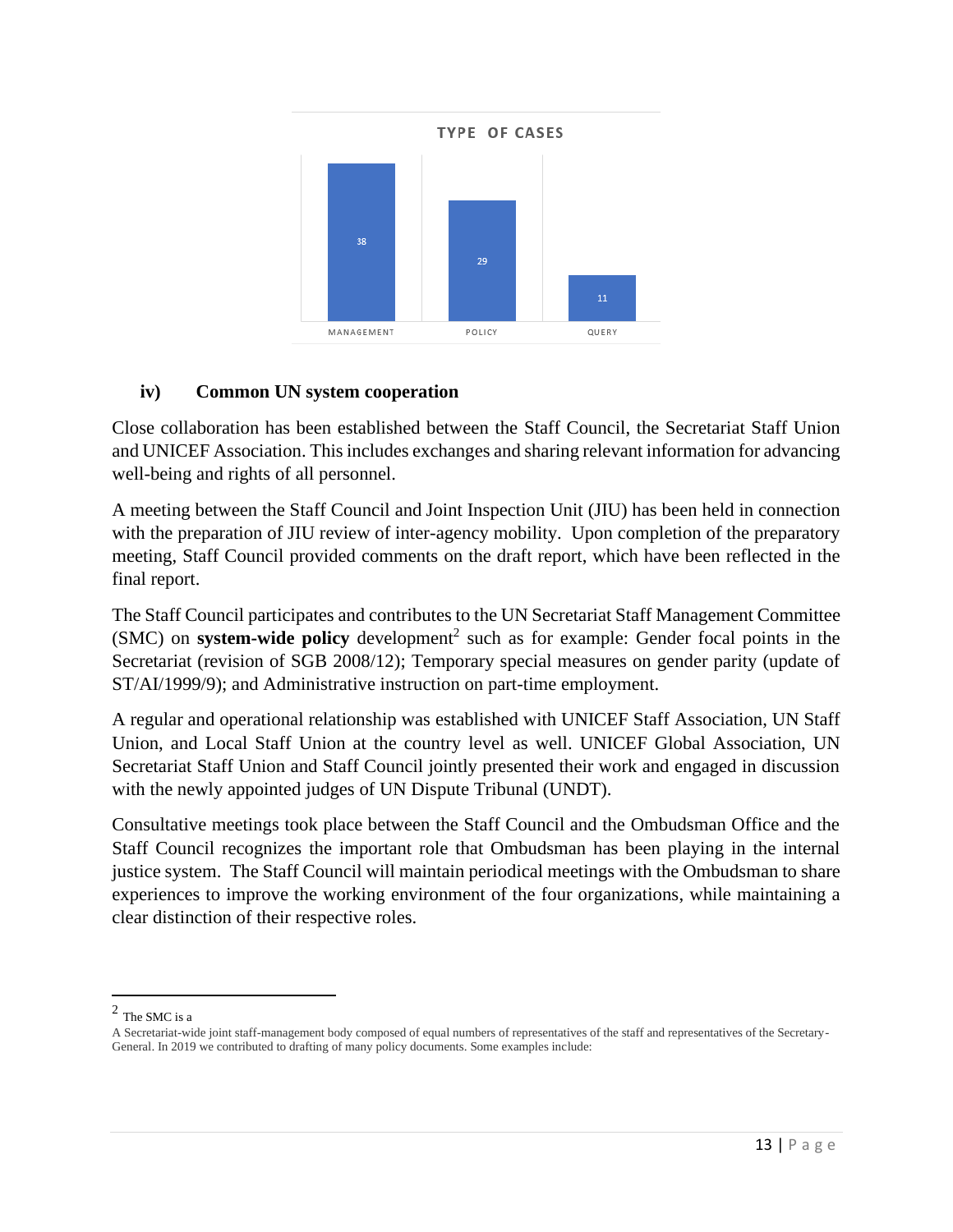In 2007, the Staff Council and the Field Staff Union organized the United Nations International Civil **Servants' Federation [\(UNISERV\)](https://uniserv-federation.com/)** ( 3 ). UNESCO joined UNISERV in 2018 and a Cooperation Agreement with Federation of International Civil Servants Associations (FICSA) was signed the same year.

An introduction and briefing meeting with UNISERV President was held with all newly elected Staff Council members in 2019, and two other meetings have been organized to meet with Council members to discuss collaboration and working relationship. Two members of the Staff Council presently hold the position of the Vice-President and General Secretary positions of UNISERV.

Representation on matters governing conditions of service is another priority for the Staff Council and it is done through UNISERV. This includes representation the International Civil Service Commission  $(ICSC)^4$ . One of the important ongoing tasks is a review of local salaries methodology. Local salary survey is being conducted every 5 years and the salaries have been last changed in 2015. The United Nations system must be competitive with the employers in the same labour market in order to both attract and retain staff of high standards.

The Staff Council reached out to different organizations to familiarize itself with their work and to start collaborations. Meetings took place, amongst the other, with the UNJPF Pension fund, ICSC, UN Volunteers, and UNFCU, a non-profit banking which serves 200 markets. UNFCU representatives met with the Staff Council on 19 November 2019 and presented its new developments for staff, the foundation, business development and strategies in accordance to SDG. The representatives requested feedback from Staff Council as they continue to expand and improve their services.

#### **IV. Financial Statement**

The work of the Staff Council is supported by financial contributions of the four organizations. UNDP provides salaries for the Chair and two staff members in the Secretariat as well as operating expenses. UNFPA, UNOPS and UN Women make annual contributions. Personnel can contribute to the work of the Council by paying monthly dues on a sliding scale which are automatically deducted from payroll. As of December 2019, about 150 colleagues contributed to the Council

<sup>&</sup>lt;sup>3</sup> The United Nations International Civil Servants' Federation is an international Federation comprised of UN system staff unions and associations committed to an atmosphere of constructive cooperation in order to provide equitable and effective representation of staff at all levels. UNISERV primarily represents member interests in inter-agency bodies that make decisions and recommendations on conditions of service. There are three labor Federations serving unions and staff associations in the UN system, the other organisations being FICSA and **CCISUA** 

<sup>4</sup> ICSC 2018 Report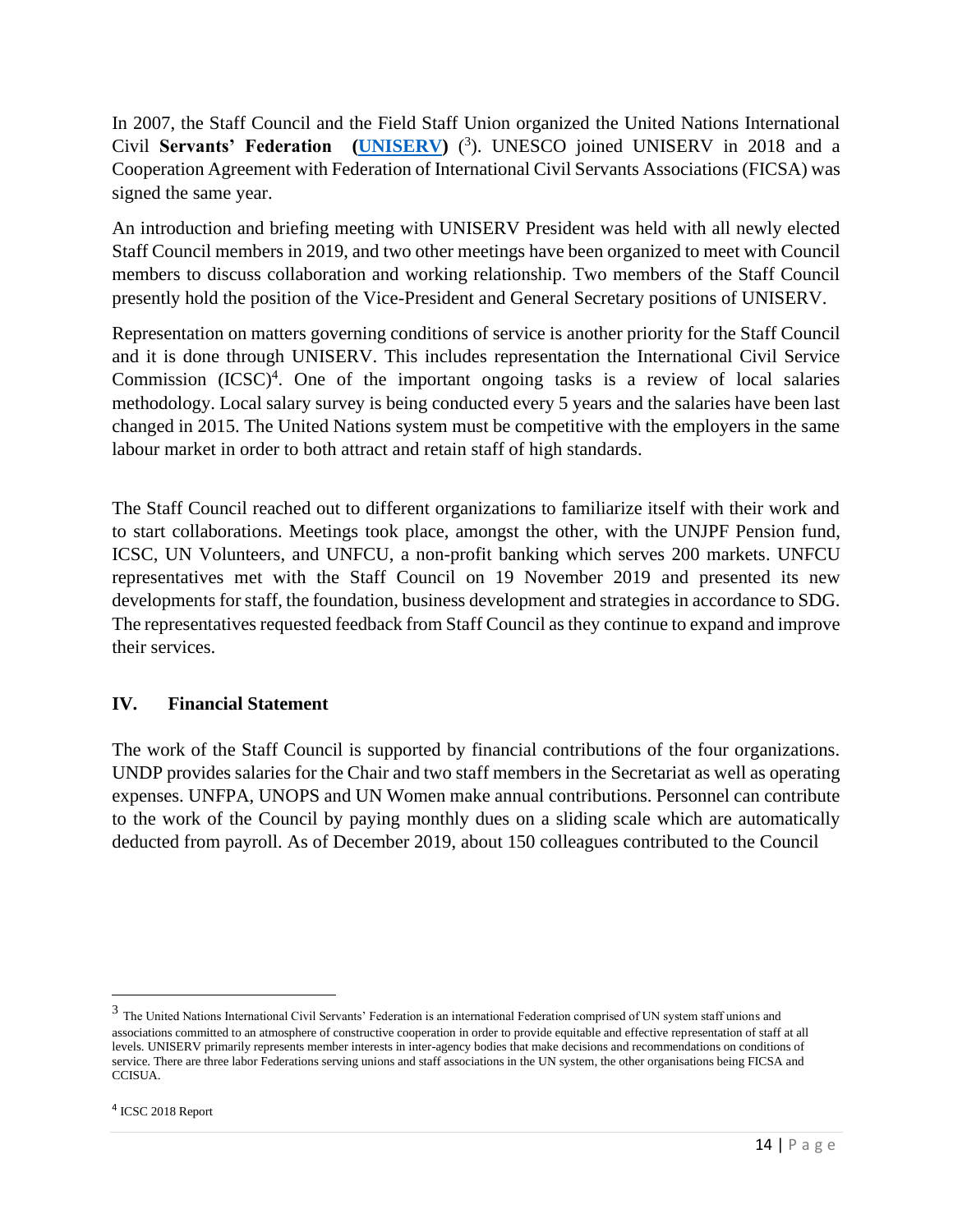| UNDP/UNFPA/UNOPS/UNWOMEN Financial Report |                                                         |                     |
|-------------------------------------------|---------------------------------------------------------|---------------------|
| Opening balance on 1 January 2019         | $\zeta$                                                 | 424,200.52          |
|                                           |                                                         |                     |
|                                           |                                                         |                     |
|                                           |                                                         | 58,857.00           |
|                                           |                                                         | 15,000.00           |
| Annual contribution                       | \$                                                      | 33,000.00           |
| Annual contribution                       | $\zeta$                                                 | 20,000.00           |
|                                           | $\zeta$                                                 | 2,418.10            |
|                                           | $\zeta$                                                 | 22,308.52           |
|                                           | \$                                                      | 575,784.14          |
|                                           |                                                         |                     |
|                                           | \$                                                      | 37,559.45           |
|                                           | \$                                                      | 4,000.00            |
|                                           | \$                                                      | 4,857.91            |
|                                           | \$                                                      | 887.44              |
|                                           | \$                                                      | 2,407.32            |
|                                           | \$                                                      | 264.00              |
|                                           |                                                         |                     |
|                                           |                                                         | 49,976.12           |
|                                           |                                                         |                     |
|                                           | \$                                                      | 525,808.02          |
|                                           | General operating expenses (GOE)<br>Annual contribution | $\zeta$<br>\$<br>\$ |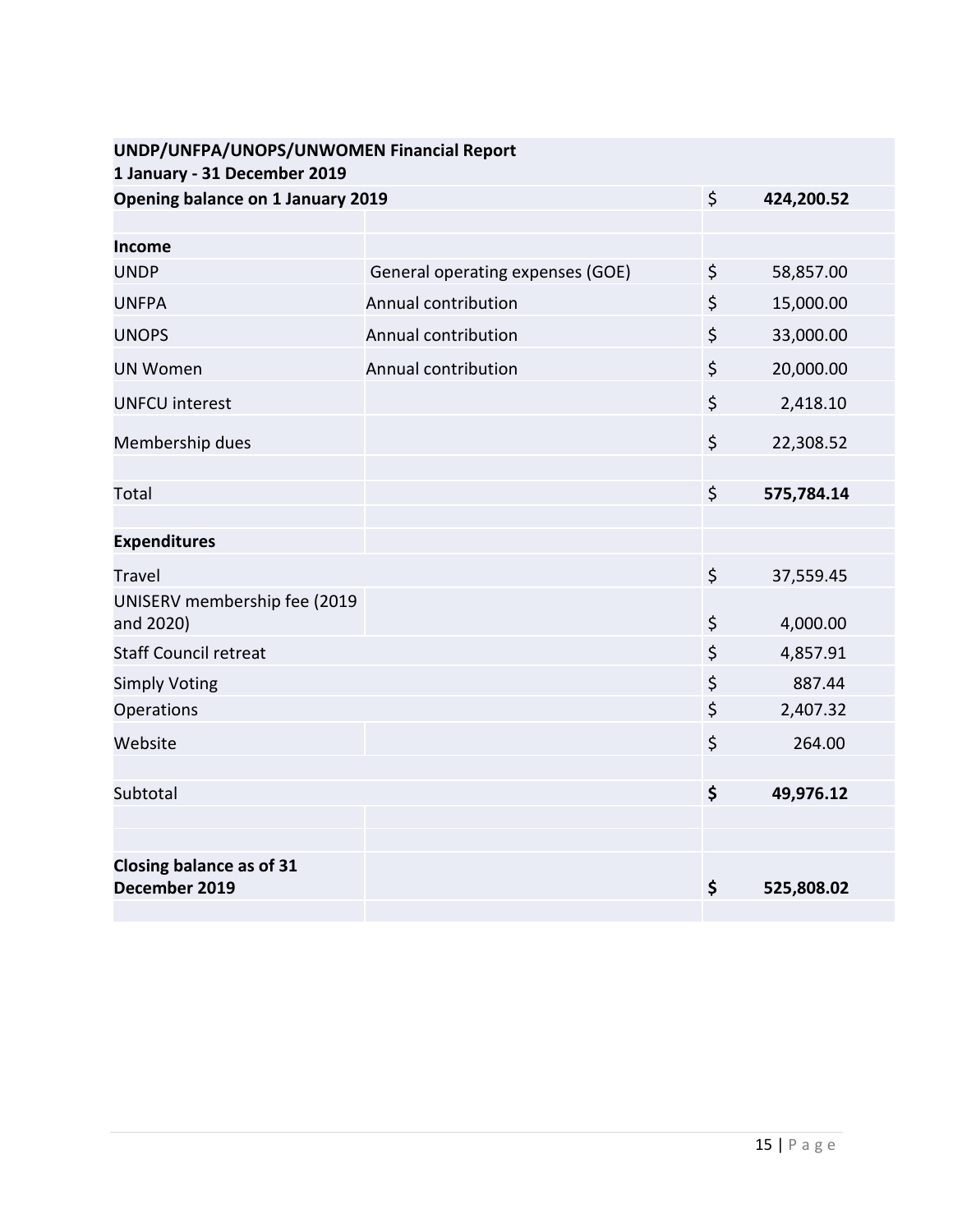#### **V. 2020 Work Plan**

*Staff Council, Article 2: The purposes of the UNDP/UNFPA/UNOPS/UNWOMEN Staff Association shall be to: (a) promote and safeguard the rights, interests and welfare of UNDP/UNFPA/UNOPS/UNWOMEN staff; (b) develop and improve effective staff participation in the decision making process by maintaining active and open channels of communication with the Administration; (c) promote better understanding between the Administration and the Staff of UNDP, UNFPA, UNOPS and UNWOMEN; (d) promote cooperation and unity among Staff Associations and Unions in the United Nations and UN Specialized Agencies within one Common System on matters governing conditions of service; (e) defend staff and work to improve terms and conditions of employment*

| <b>Objectives</b>                                                                | <b>Activities</b>                                                                    | <b>Estimated Budget</b> |
|----------------------------------------------------------------------------------|--------------------------------------------------------------------------------------|-------------------------|
| Objective<br>1:<br>working<br>Foster<br>environment in which staff are engaged   | SC annual General meeting at HQs with 4<br>agencies                                  | \$500.00                |
| in decision making processes                                                     | Regional LSA meetings - 4 regions                                                    | \$320,000.00            |
|                                                                                  | Staff/personnel meetings                                                             | \$2,000.00              |
|                                                                                  | Subtotal 1                                                                           | \$322,500.00            |
| Objective 2: Maintain an ongoing                                                 | <b>UNDP RBx collaboration</b>                                                        | \$30,000.00             |
| dialogue on shared accountability with<br>Management                             | AD hoc travel as requested                                                           | \$25,000.00             |
|                                                                                  | Subtotal 2                                                                           | \$55,000.00             |
| Objective 3:<br>Support personnel                                                | UNISERV membership fee                                                               | \$2,000.00              |
| wellbeing through engagement with<br><b>UN</b><br>Common<br>System<br>SA<br>$\&$ | <b>UN Staff Association</b>                                                          | \$0.00                  |
| Federations                                                                      | Travel                                                                               | \$25,000.00             |
|                                                                                  | Engagement in UN system wide and                                                     | \$0.00                  |
|                                                                                  | agencies specific policy development                                                 |                         |
|                                                                                  | Subtotal 3                                                                           | 27,000,00               |
| Objective 4: Strengthen the staff                                                | SC related elections                                                                 | \$1,000.00              |
| Council                                                                          | Exchanges with the other entities on roles<br>and responsibilities (Ombudsman, OIOS, | \$500.00                |
|                                                                                  | Legal, Ethics, ICSC etc.)                                                            |                         |
|                                                                                  | <b>Staff</b><br>Council<br>guiding<br>norms<br>and<br>principles                     | \$0.00                  |
|                                                                                  | Case management                                                                      | \$0.00                  |
|                                                                                  | Personnel outreach                                                                   | \$0.00                  |
|                                                                                  | <b>Trainings</b>                                                                     | \$0.00                  |
|                                                                                  | <b>Staff Council Retreat</b>                                                         | \$10,000.00             |
|                                                                                  | Communications                                                                       | \$10,000.00             |
|                                                                                  | Office supplies                                                                      | \$5,000.00              |
|                                                                                  | Subtotal 4                                                                           | \$26,500.00             |